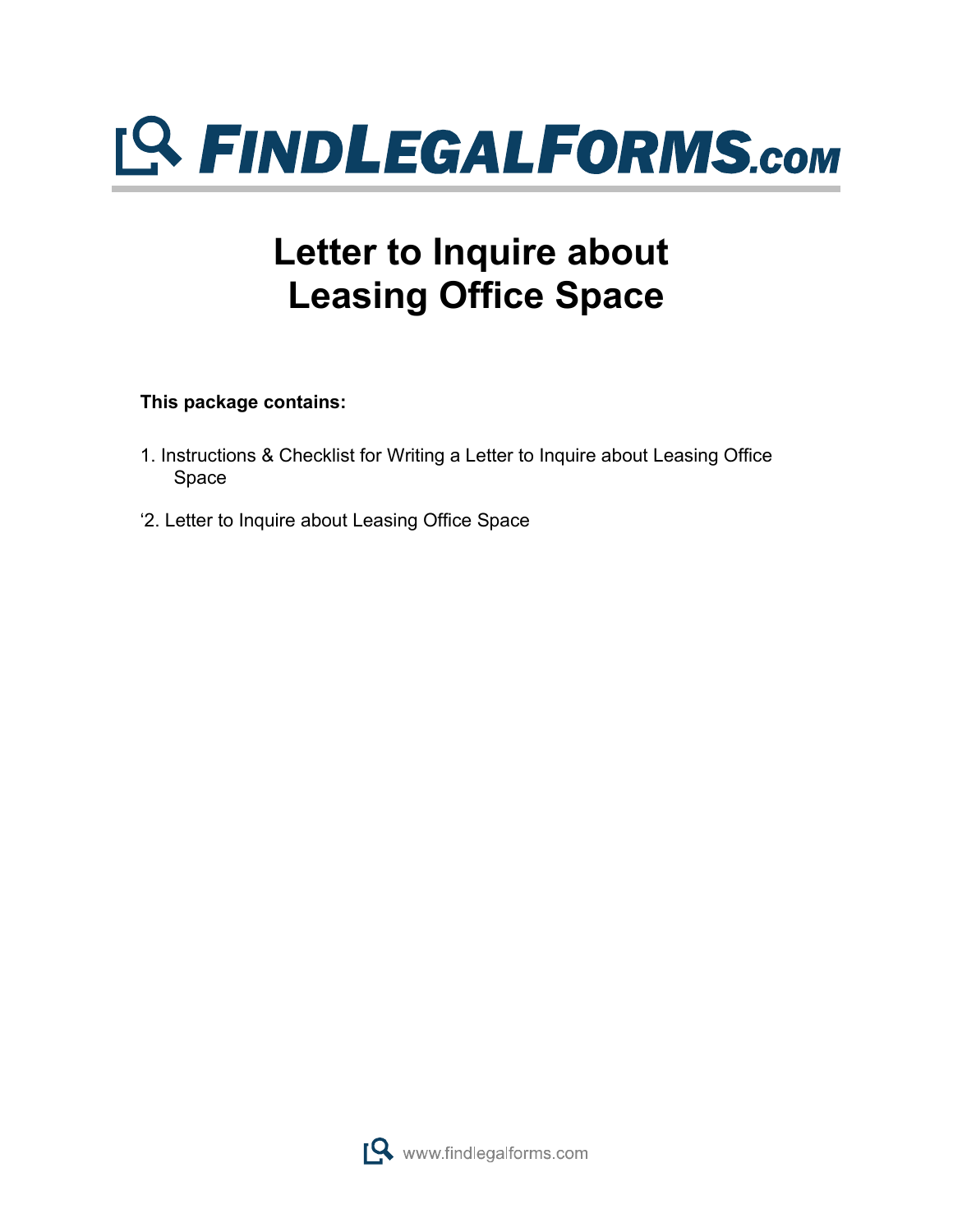## **Instructions & Checklist for a Letter to Inquire about Leasing Office Space**

- □ This package contains: (1) Instructions & Checklist for a Letter to Inquire about Leasing Office Space; and (2) Letter to Inquire about Leasing Office Space
- $\Box$  This form is designed to assist you in drafting a letter to a commercial real estate agency inquiring about the availability of office space for lease.
- □ Be sure to include any "enclosures" mentioned in the letter. If there are no "enclosures" you may delete "Enclosure" from the bottom of the letter.
- $\Box$  Be sure to sign the letter and to make a copy before sending it out.
- $\Box$  Bracketed instructions may be included on this form to assist you in completing it and should be removed before printing. Generally in Microsoft Word, you can click on the bracketed instruction and start typing.
- $\Box$  These forms are not intended and are not a substitute for legal advice. These forms should only be a starting point for you and should not be used without consulting with an attorney first. An attorney should be consulted before negotiating any document with another party.
- □ The purchase and use of these forms, is subject to the Disclaimers and Terms of Use found at findlegalforms.com.